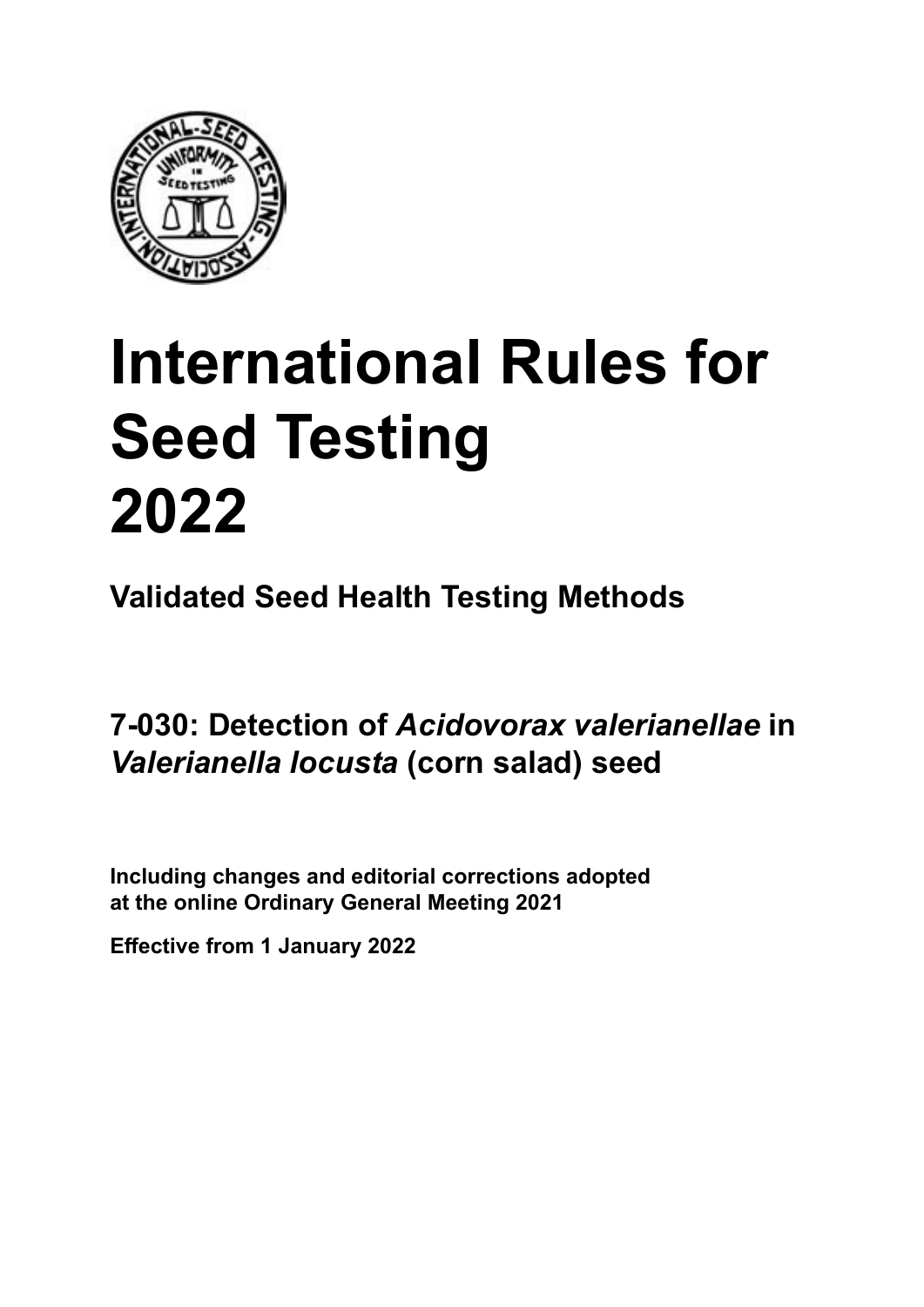## **Validation reports**

See References. Copies are available by e-mail from the<br>ISTA Secretariat at ista.office@ista.ch. ISTA Secretariat at ista.office@ista.ch.

lems relating to this method to the ISTA Seed Health Com-<br>mittee, c/o ISTA Secretariat. mittee, c/o ISTA Secretariat.<br>i Please send comments, suggestions or reports of prob-

# **Limitation de responsabilité Disclaimer**

Whilst ISTA has taken care to ensure the accuracy of the<br>methods and information described in this method description, ISTA shall not be liable for any loss or damage, etc.<br>resulting from the use of this method.<br>. resulting from the use of this method. Whilst ISTA has taken care to ensure the accuracy of the methods and information described in this method descrip-<br>tion, ISTA shall not be liable for any loss or damage, etc. tion, ISTA shall not be liable for any loss or damage, etc.<br>resulting from the use of this method.

# **Medidas de seguridad Sicherheitsmaßnahmen Sécurité Safety precautions**

Ensure you are familiar with hazard data and take Ensure you are familiar with hazard data and take<br>appropriate safety precautions, especially during weighing out of ingredients. It is assumed that persons carrying out this test are in a laboratory suitable for carrying out microbiological procedures and familiar with the principles of Good Laboratory Practice, Good Microbiological Practice, and aseptic techniques. Dispose of all waste materials in an appropriate way (e.g. autoclaving, disinfection) and in accordance with local health, environmental and safety regulations. Glade 7: Validated Deed Health Testing holesdos<br>
Gallet Corresponds<br>
Validation responds with a statistic by e-mail four ole Simuar you are Smithty Health Nasard date and shift<br>
GMS Decretors at statistic displaces,<br>
Simua microbiological procedures and familiar with the principles<br>of Good Laboratory Practice, Good Microbiological Practice,<br>and aseptic techniques. Dispose of all waste materials in<br>an appropriate way (e.g. autoclaving, disinf fallstoffe sind auf geeignete Weise und entsprechend der vor Ort über der vor Ort über und Umwelt- und Umwelt-<br>Eine und Umwelt-Effective Counter of Nicholas Devel Teach Teach Teach Devel Safety precedutions<br>
Validation reports<br>
Safety precedution reports and the symbol state of the sementic of the symbol state of the based delay and share<br>
Propose of Good Laboratory Practice, Good Microbiological Practice,<br>and aseptic techniques. Dispose of all waste materials in<br>an appropriate way (e.g. autoclaving, disinfection) and in Validation reports<br>
Since The Texture 1988 and the mediator of the Since Theorem and Texture 1990 and the mediator of the mediator<br>
Since and outer many construction reports of the mediator of the mediator<br>
Since and outer Ensure you are familiar with hazard data and take<br>appropriate safety precautions, especially during weighing<br>out of ingredients. It is assumed that persons carrying<br>out this test are in a laboratory suitable for carrying o

# **Nota sobre el uso de traducciones Anmerkung zur Benutzung der Übersetzungen Note on the use of the translations**

The electronic version of the International Rules for Seed Testing includes the English, French, German and Spanish versions. If there are any questions on interpretation of the ISTA Rules, the English version is the definitive version. The electronic version of the International Rules for Seed Testing includes the English,<br>French, German and Spanish versions. If there are any questions on interpretation of the<br>ISTA Rules, the English version is the defin The electronic version of the International Rules for Seed Testing includes the English,<br>French, German and Spanish versions. If there are any questions on interpretation of the

Published by **Extending Association (ISTA)** The International Seed Testing Association (ISTA) Zürichstr. 50, CH-8303 Bassersdorf, Switzerland

© 2022 International Seed Testing Association (ISTA)

Alle Rechte vorbehalten. Kein Teil dieses Werkes darf in irgendwelcher Form oder durch Online ISSN 2310-3655

All rights reserved. No part of this publication may be reproduced, stored in any retrieval All rights reserved. No part of this publication may be reproduced, stored in any retrieval<br>system or transmitted in any form or by any means, electronic, mechanical, photocopying,<br>recording or otherwise, without prior per recording or otherwise, without prior permis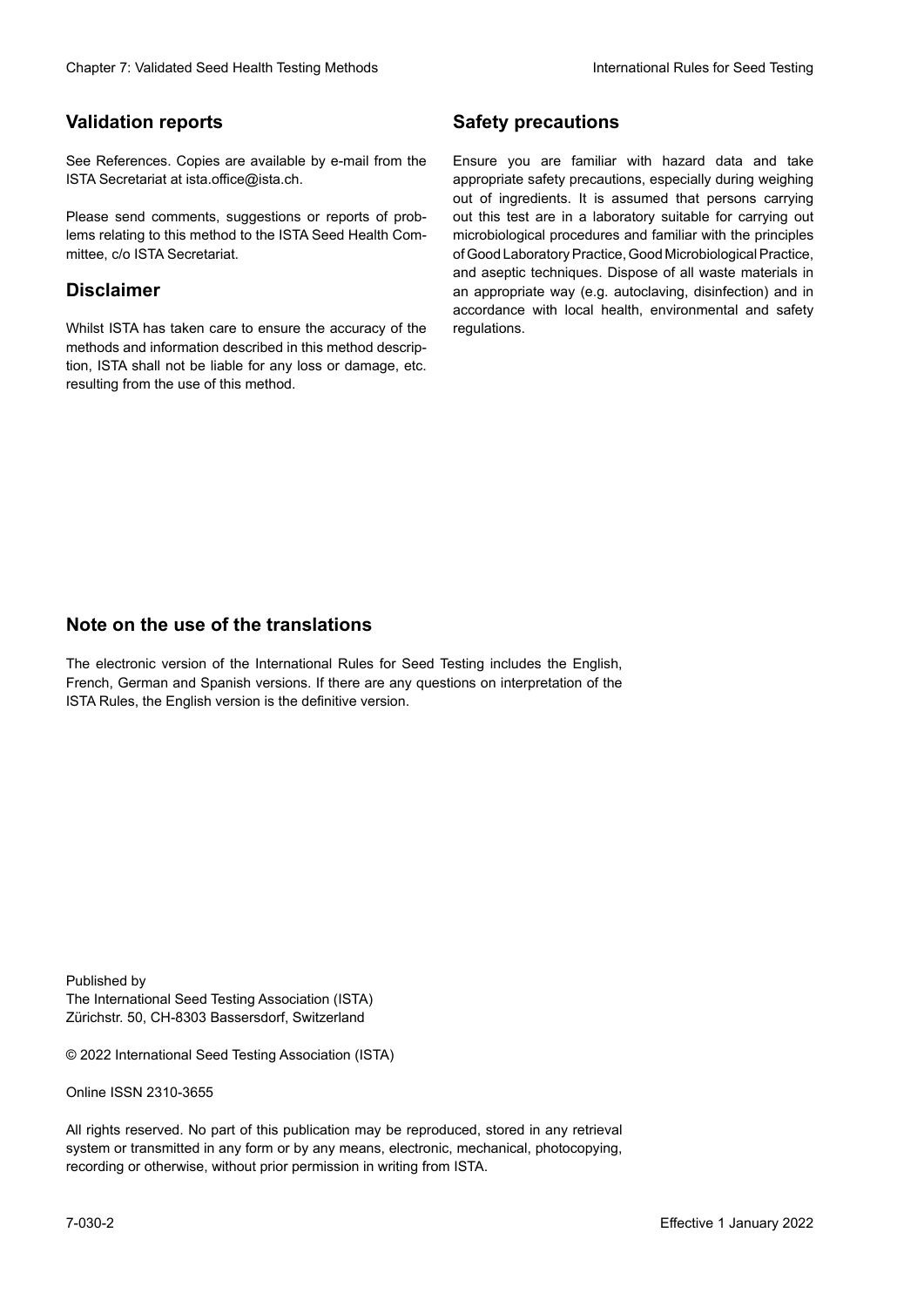# 7-030: Detection of *Acidovorax valerianellae* in *Valerianella locusta* (corn salad) seed

Host: Valerianella locusta (L.) Laterr. Pathogen(s): Acidovorax valerianellae sp. nov.

**Prepared by:** International Seed Health Initiative for<br>Vegetable Crops ISE (ISHLVeg) Vegetable Crops, ISF (ISHI-Veg) Vegetable Crops, ISF (ISHI-Veg)

**Authors:** V. Grimault<sup>1</sup>, C. Andro<sup>2</sup>, J. Oosterhof<sup>3</sup> & L.  $Politikou<sup>4</sup>$ 1GEVES-SNES, rue Georges Morel, BP 90024, 49071 Beaucouzé CEDEX, Francia France 49071 Courriel : valerie.grimault@geves.fr 49071 Beaucouzé CEDEX, France E-mail: valerie.grimault@geves.fr 2 E-mail: valerie.grimault@geves.fr  $B^{\text{F}}$  GEVES,  $B^{\text{F}}$  and  $B^{\text{F}}$  and  $B^{\text{F}}$  and  $B^{\text{F}}$  90024,  $19071 B$   $(6507)$ 49071 Beaucouzé CEDEX, France 49071 Beaucouze CEDEA, France<br>E-mail: celine.andro@geves.fr<br>B.V., P.O. Box 40, 2678 ZG, 2678 ZG, 2678 <sup>3</sup>Rijk Zwaan Breeding BV, PO Box 40, 2678 ZG Kijk Zwaan Breeding B v, PO Box<br>De Lier, Netherlands E-mail: j.oosterhof@rijkzwaan.nl "ISF, 7 chemin du Reposoir, 1260 Ny Schweiz Heat is between  $(1, 3, 0)$ <br>
National formula allows and the function of the stationary and the mean of the stationary and a mean of the properties of the stationary of the stationary of the stationary of the stationary o  $\frac{1}{2}$  $^{2}$ BioGEVES, rue Georges Morel, BP 90024, <sup>4</sup>ISF, 7 chemin du Reposoir, 1260 Nyon, Switzerland Heat is between  $(1, 3, 0)$ <br>
National formula allows and the function of the stationary and the mean of the stationary and a mean of the properties of the stationary of the stationary of the stationary of the stationary o International Rule International Rule Chapter 2: Consider a consider a computer international Rule Chapter 2: Validated Corn saladi and Seed Consider a consider a consider a computer international Rule Chapter 2: Valent C E-mail: liana.politikou@ufs-asso.com

#### **Historial de revisiones Revisionsstand Historique des révisions Revision history**

Version 1.0, 2015-01-01 Version 1.1, 2017-01-01: Reporting results revised Version 1.2, 2021-01-01: Safety precautions, Sample size and Methods revised

### *Acidovorax valerianellae* (Av) es un patógeno del canó-**Hintergrund Historique Background**

*Acidovorax valerianellae* (Av) is a soil transmitted (Grondeau *et al.* 2003) and seed transmitted (Grimault *et* (Grondeau *et al.*, 2003) and seed transmitted (Grimault *et* al., 2006) pathogen of corn salad (*Valerianellae locusta*).<br>It causes circular water-soaked spots that turn black on<br>cotyledons and leaves of corn salad plants (Gardan et al. It causes circular water-soaked spots that turn black on (Gardan *et al*. 2003). Este método para la de detección de *Acidovorax* flectual ones and leaves of corn salad plants (Gardan *et al*) cotyledons and leaves of corn salad plants (Gardan *et al.*, 2003). 2003).

This method for the detection of *Acidovorax valerianellae* on corn salad seeds is developed by the Ist (ISF (ISHI-Vega) y validade en un ensayon y validade en un ensayon y validade en un ensayon y validade en u  $\sum_{i=1}^{n}$  comparativa con  $\sum_{i=1}^{n}$  laboratorios. Inclusive de seis laboratorios. merhanonial securitient in mit Ergebnissen validated por vergelable entrys,<br>ISF (ISHI-Veg), and validated in a comparative test with results of six laboratories. It includes a grow-out test performed in a sweatbox followed by PCR test confirmation of symptomatic corn salad cotyledons at 14 or 21 days after sowing. national Seed Health Initiative for Vegetable Corner This method for the detection of *Acidovorax*<br>valerianellae on corn salad seeds is developed by the<br>International Seed Health Initiative for Vegetable Crops,<br>ISF (ISHI-Veg), and validated in a comparative test with<br>results International Seed Health Initiative for Vegetable Crops, Seeds can be sown on vermiculite or potting soil that in case of high (suspected) saprophytic load can be treated with the fungicide Thiram at a ratio of 4 g per kg of seeds (Serandat, 2008) against the saprophytic development in the sweatbox. Two options of incubation conditions (Grimault *et al.*, 2008) are provided to give einanteme (eximitare et als, 2000) are problems to gree<br>greater flexibility to users who operate in different laborespective respectively to users who operate in underent rate Acidovorax valerianellae and a non-positive seed sample were used as positive and negative controls, respectively.

máticos de canónicos de canónicos fueron de canónicos de canónicos de canónicos de canónicos en Grande The primers in the PCR test for the confirmation<br>of corn salad *Acidovorax valerianellae*-symptomatic<br>cotyledons were developed by J. Heldens (Enza Zaden of corn salad *Acidovorax valerianellae*-symptomatic cotyledons were developed by J. Heldens (Enza Zaden BV, 2004, pers. comm.) and validated on collections of (Mazouni, 2007). *Acidovorax valerianellae* and saprophyte isolates (Mazouni 2007; Portier, 2010) and through comparison to grow-out results (Mazouni, 2007).

#### Sarety precautions especialists in the same of  $\sim$  $\mathbf{e}$ **Safety precautions**

Refer to special instructions/safety data sheets (http://ecb. jrc.ec.europa.eu/esis/) to handle the Thiram fungicide.

Dispose of all waste materials in an appropriate way Dispose of all waste materials in an appropriate way (e.g. autoclaving, disinfection) and in accordance with local health, environmental and safety regulations.

# **Ethidium bromide**

Ethidium bromide is carcinogenic. If possible, use an al-<br>ternative chemical. e.g. Gel Red<sup>TM</sup> (Biotium). Use ethiditernative chemical, e.g. Gel  $\text{Red}^{TM}$  (Biotium). Use ethidium bromide according to safety instructions. It is recommended to work with solution instead of powder. Some considerations are mentioned below. Ethidium bromide is carcinogenic. If possible, use an al-<br>ternative chemical, e.g. Gel Red<sup>TM</sup> (Biotium). Use ethidi-<br>um bromide according to safety instructions. It is recomternative chemical, e.g. Gel RedTM (Biotium). Use ethidi-

- Consult the Material Safety Data Sheet on ethidium bromide before using the chemical.
- antes de usar el reactivo.<br>Alugua work personal protectivo. ocumment when handling ethidium bromide. This includes wearing a handling ethidium bromide. This includes wearing a manding editation of connue. This metales wearing a lab coat, nitrile gloves and closed toe shoes. bromide before using the chemical.<br>• Always wear personal protective equipment when<br>hendline ethidium bromide. This includes wearing a
- pologia, mune gioves and elosed toe shoes.  $\frac{1}{2}$  Deave fab coats, groves, and other personal protective  $t_{\text{eq}}$  en el laboratorio una vez que el trabathe spread of emidium promide of other chemicals murd de etidio un otros reactivos, fuera de la boratorio.<br>Un otros reactivos, fuera de la boratorio. <sup>1</sup> Nach Beenharbeit Kittel, Handschuhe und der Arbeit Kittel, Handschuhe und der Arbeiter und der Arbeiter und der Arbeiter und der Arbeiter und der Arbeiter und der Arbeiter und der Arbeiter und der Arbeiter und der Arbe  $\frac{1}{4}$  and  $\frac{1}{4}$  and  $\frac{1}{4}$  in  $\frac{1}{4}$  in  $\frac{1}{4}$  in  $\frac{1}{4}$  in  $\frac{1}{4}$  in  $\frac{1}{4}$  in  $\frac{1}{4}$  in  $\frac{1}{4}$  in  $\frac{1}{4}$  in  $\frac{1}{4}$  in  $\frac{1}{4}$  in  $\frac{1}{4}$  in  $\frac{1}{4}$  in  $\frac{1}{4}$  in  $\frac{1}{4}$  i um die Ausbreitung von Ethiopische General oder anderen The spread of emidial bronne or other chemi  $\frac{1}{2}$  and  $\frac{1}{2}$  are  $\frac{1}{2}$  and  $\frac{1}{2}$  in einematic in einematic in einematic in einematic in einematic in einematic in einematic in einematic in einematic in einematic in einematic in einematic in einematic autres équipements de protes une protection individuelle dans les protections. • Leave lab coats, gloves, and other personal protective  $\alpha$  proprietivitien du bronche du brompte de provention du bronche du bronche du bronche du autres prothe spread of ethidium bromide or other chemicals  $T_{\text{t}}$  au bromure d'étaient de étaient de la bromure de la bromure de la bromure de la bromure de la bromure de la bromure de la bromure de la bromure de la bromure de la bromure de la bromure de la bromure de la bromu equipment in the lab once work is complete to prevent outside the lab.
- All work with ethion bromure is to be done in an 'ethidium bromide' designated area in order to keep ethidium bromide contamination to a minimum. All work with ethioning brominge is to be done in an • All work with ethidium bromide is to be done in an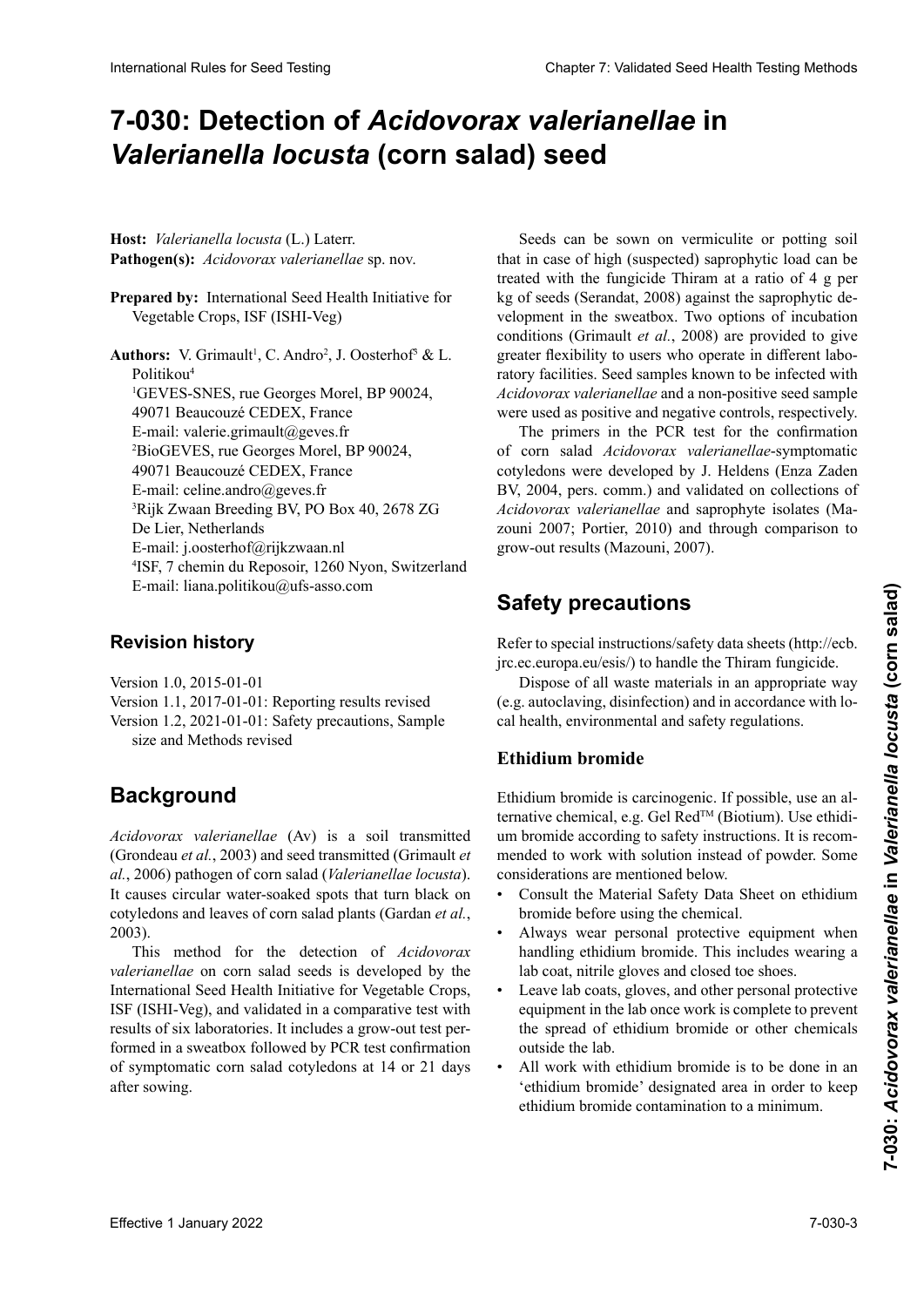## $U$ ltraviolet light

Ultraviolet (UV) light must not be used without appropriate precautions. Ensure that UV protective eyewear is utilised when working with ethidium bromide. utilised when working with ethidium bromide.

### **Treated seed Behandeltes (gebeiztes) Saatgut Semences traitées**

This method can be applied on untreated seed, on seed treated with fungicides or on seed treated with hot water<br>or hypochlorite. an Tanta mit Fungiziden en die eerste mit Fungiziden, Heißwasser oder hypochlorite. de <sub>Hyp</sub>ochloritet

### Sample size **Probengröße Sample size**

 $\mathbf{F}$ l tamaño de la muestra (número total de semillas analistas analistas analistas analistas analistas analistas analistas analistas analistas analistas analistas analistas analistas analistas analistas analistas anal nie sampie (waarnumber of seeus testeu) and subsample size to be tested depend on the desired toterance standard<br>(maximum acceptable percentage of seeds infested) and (maximum accepiable percentage of seeds infested) and minimum acceptable percentage of seeds infested) and<br>detection limit (theoretical minimum number of pathogen) propagules per seed which can be detected). The minimum recommended sample size is 10000 seeds and the maximum subsample size should be 5 propaguies per seed which can be detected). The mini-<br>mum recommended sample size is 10 000 seeds and the<br>maximum subsample size should be 5000 seeds. The sample (total number of seeds tested) and subsample (maximum acceptable percentage of seeds infested) and<br>detection limit (theoretical minimum number of pathogen<br>propagules per seed which can be detected). The minimum recommended sample size is 10000 seeds and the<br>maximum subsample size should be 5000 seeds. size to be tested depend on the desired tolerance standard mum recommended sample size is 10000 seeds and the maximum subsample size should be 5000 seeds.

#### **Materiales** betragen. mences et la taille maximum des sous-échantillons devrait **Materials**

- **Reference material:** a known positive seed sample and a known negative seed sample or standardised reference material of at least 1000 seeds each
- ence material of at least 1000 seeds each<br>Sweatbox: e.g. Rotho, ref. 4045, 10 1 (32.5 cm × 38.5 cm × 16.5 cm) or equivalent
- Substrate: medium-size vermiculite or potting soil vermiculite
- **Thiram fungicide (optional):** 80 % WP (bis(dimethylthiocarbamoyl) disulphide,  $C_6H_{12}N_2S_4$

**Balance:** capable of weighing to the nearest 0.001 g

- **Module/growth chamber:** capable of operating/maintaining temperature at  $18-25 \pm 2$  °C  $\mathcal{L}$
- **Containers for grinding of cotyledons:** e.g. extraction bags Universal, Art. No. 430100, BioReba, **Recipientes:** encoderness de croissance **intervalsedones**

# **0.85** % sterile saline

Grinder: e.g. press grinder, homogeniser hand model **Molitary:** e.g. press grades, homogeniser nanc model (Bioreba, Art. No. 400010) or equivalent

#### nual (BioReba, Art N° 400010) o equivalente **0.85 % sterile Salzlösung** Suisse **Pipettes and sterile pipette tips Pipetas y puntas de Pipetas estériles 0,85 % de solution saline stérile**

#### **Etanol al 70 % o cloro para desinfectar Pinzas** mperes and seeme pipere ups<br>70.0/ attenul or chloring dirinfective and deet o ethanol of emotine disinfect **Pipetten** und stern stern stern stern stern stern stern stern stern stern stern stern stern stern stern stern stern stern stern stern stern stern stern stern stern stern stern stern stern stern stern stern stern stern ste **70 % ethanol or chlorine disinfecting product**<br>T  $\text{c}$ zci s/iorceps **Tweezers/forceps**

 $CAG$ 

**PUR primers (J. Heldens, Enza Zaden BV, 2004, pers.** comm.):<br> $\frac{1}{2}$ **7 CK primers** (J. Fieldells, Efiza Zadell D v, 2004, po **Pincer PCR primers** (J. Heldens, Enza Zaden BV, 2004, pers. É**thanol à 70 % or produit de désinfection chloré** comm.):

ZTO57-F: GAT CGT GGG GGA TAA CGG A ZTO58-R: GTC ATG AGC TCT CTT TAT TAG AAA <u>PCR PRIMERI (J. HELDENS, ENZA ZADEN BURGO</u><br>PERSONAL EN LA BURGO DE PERSONAL DE LA BURGO DE LA BURGO DE LA BURGO DE LA BURGO DE LA BURGO DE LA BURGO DE LA **Pinces** ZTO57-F: GAT CGT GGG GGA TAA CGG A

- PCR positive control: DNA of an Acidovorax valentianellae known strain or standardised reference *erianellae* known strain or standardised reference material contract contract contract contract contract contract contract contract contract contract contract contract contract contract contract contract contract contract contract contract contract contract contract contra
- **Microliter pipettes:** e.g. Gilson, Finn

**Sterile filtered tips:** 1–1000 µl

**Sterile Eppendorf tubes:** 1.5 ml and 0.2 ml

**Thermal cycler** Agarose electrophoresis equipment

DNA visualising system: e.g. BET or analogue reagent,<br>IIV imaging apparatus UV imaging apparatus  $\sigma$   $\sigma$  11

### **Sample preparation**  $\mathbf{Sample}$  preparation

This can be done in advance of the assay.

It is vital to exclude any possibility of cross-contamre is vitat to exclude any possibility of cross-containmation between seed samples. It is unclease essential to<br>disinfect all surfaces, containers, hands, etc. both before distinct an surfaces, containers, hands, etc. bout before and after handling each sample. This can be achieved by and after nandling each sample. This can be achieved by swaboing/spraying equipment  $1.0\%$  etnanol. and after nandling each sample. This can be achieved by swaboing/spraying equipment and gloved hands with  $\frac{10\%}{20\%}$  etnanol. **Presential to**<br>disinfect all surfaces, containers hands at a hoth hofers and after nandling each sample. swabbing/spraying equipment and gloved hands with  $\frac{10\%}{\text{et}}$ etnanol. 70 % ethanol.

- Count the number of seeds in a known weight. mate the thousand-seed weight (TSW) as: 1. Count the number of seeds in a known weight. Esti-1. Count the number of seeds in a known weight. Esti-
- mate the thousand-seed weight (TSW) as:<br>TSW = (weight of seeds / number of seeds) × 1000
- 2. Based on the estimated TSW, weigh out subsamples 2. Based on the estimated TSW, weigh out subsamples of the required size into new, clean polyethylene bags or containers.

Follow the same procedure to weigh out the positive and negative control subsamples from the known positive and negative seed samples. Follow the same procedure to weigh out the positive and negative control subsamples from the known positive and negative seed samples.

# **Methods**

Critical control points are indicated by CCP.

- 1. Grow-out in a sweatbox
- 1.1 Take one sweatbox for each seed subsample and for the positive and negative control samples.
- 1.2 Disinfect the sweatbox with 1 % chlorine or equivalent disinfectant and rinse well.
- 1.3 Add 1 l of distilled/deionised water in each sweatbox. In case of high (suspected) saprophytic load in the<br>method of high (suspected) saprophytic load in the<br>method in the subsequence of the disorder Thison m case of mgn (suspected) suprophytic four in the<br>subsamples, it is recommended to dissolve Thiram subsumpres, n is recommended to dissorve Timam<br>fungicide (80 % WP (bis(dimethylthiocarbamoyl) disulphide,  $C_6H_{12}N_2S_4$  at a ratio of 4 g Thiram per kg of surpluro,  $C_6H_{12}N_2Q_4$  at a ratio or  $\pm g$  Third in per Rg or<br>seeds (CCP) into the 1.1 distilled/dejonised water to  $r_{\text{c}}$  and  $r_{\text{c}}$  are semi-destinguished water, to seeds (CCT) mo the 11 distinct deformed water, to<br>suppress fungal saprophytes that can hamper the test. However, in cases with low saprophytic load, Thirain However, in cases with low saprophytic load, Thiram<br>treatment is not a necessity. Clearly 2. Validierte Estatist ab entropies ab 1. Januar 2022<br>
Universite transition of the statistic entropies of the statistic entropies of the statistic entropies<br>
University about the statistic entropies of the statis surpling,  $C_6H_{12}F_2G_4$  at a fatto of  $T_g$  funding per Rg of seeds (CCP) into the 1 l distilled/deionised water, to suppress 1<br>Howovor Clumptor Voldskeis See Heelin Twing Method<br>
Littravia Method Rase for See Heelin<br>
Littravia Method Heelin Twing Method<br>
Littravia (Litt) light mean one be sured with one proposes is the main of the sure of the sure of the However, in cases with low saprophytic load, Thiram **EFFECT ANDER CONTRACT ANDER CONTRACT ANDER CONTRACT ANDER CONTRACT CONTRACT CONTRACT TRACTA AND THE SEAL TO SEAL THEORY AND THE SEAL TO SEAL THEORY AND THE SEAL TO SEAL THEORY AND THE SEAL TO SEAL THEORY CORN CONTRACT AN** 
	- 1.4 Add 2 l of clean and fresh vermiculite or potting soil 1.4 Add 2 I of clean and fresh vermiculity or potting soil<br>to the solution in each sweatbox by spreading it evenly over the whole surface.

CAG CAG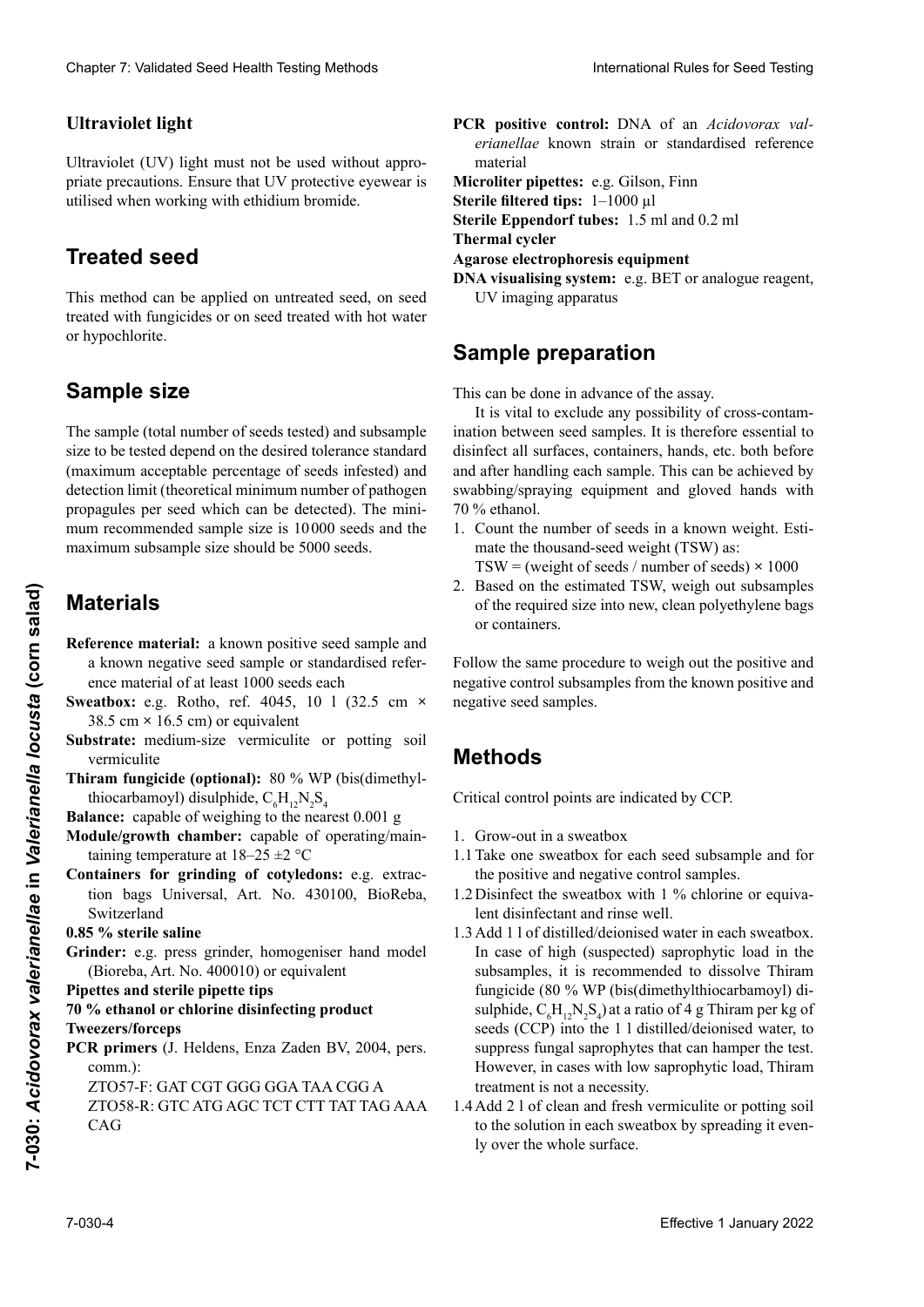

**Figures 1, 2.** Symptoms of *Acidovorax valerianellae* on corn salad cotyledons.



- 1.5 Spread the seeds of each subsample and of the positive and negative control samples evenly over the tive and negative control samples evenly over the<br>substrate of the corresponding sweatbox. When potting soil is used, cover the seeds with a thin layer of vermiculite. An extra layer of vermiculite under the<br>seeds to help prevent saprophytic development in the seeds to help prevent saprophytic development in the sweatbox is optional.
- 1.6 Close the sweatboxes with the lid and incubate at<br>20+2 °C with 12 h light/dark or at 25 +2 °C with 12 h  $20 \pm 2$  °C with 12 h light/dark or at  $25 \pm 2$  °C with 12 h<br>light alternating with  $18 \pm 2$  °C with 12 h dark (CCP).<br>On the 14th day after sowing inspect cotyledons for light alternating with  $18 \pm 2$  °C with 12 h dark (CCP).
- 1.7 On the 14th day after sowing, inspect cotyledons for typical *Acidovorax valerianellae* symptoms and foci development by comparison with the positive and<br>negative control cotyledons (CCP).<br>Timinal deidsprogram politically a symptoms on the de vereplied by comparison with the positive and negative control cotyledons (CCP).
- negative control cotypedons (CCP).<br>1.8 Typical *Acidovorax valerianellae* symptoms on the cotyledons are the small, circular, black water-soaked<br>spots that turn black on cotyledons (Figs. 1–3). Coty-1.8 Localizations are the sinan, encurary oracid water-soarcule spois that turn black on cotyneuous (Figs.  $1-y$ ). Cotyledons may rot due to *Acidovorax valerianellae* infection. One focus can be one single seedling with sympcoryfedoris are the small, chemal, black water-soaked spots that turn black on cotyledons (Figs.  $1-3$ ). Cotytom. One focus can be one single seedling with symptoms, or consist out of several seedlings together. A

Figure 3. Symptoms of Acidovorax valerianellae (A) and fungal development on corn salad cotyledons (B).

focus has a round shape showing the origin of contamination from one single seed. Foci become confluent over time (CCP). ent over time (CCP).<br>If cotyledons with typical and/or doubtful symptoms

- appear, count the number of foci in each sweatbox (optional) and confirm symptoms in the PCR test (see<br>section 2).<br>1.10 If positive results are given in the PCR test, end the<br>incubation and record the PCR result as the final re- $\text{section 2}.$ section 2).<br>1.10 If positive results are given in the PCR test, end the 1.9 If cotyledons with typical and/or doubtful symptoms appear, count the number of foci in each sweatbox
- incubation and record the PCR result as the final result for the seed subsamples.
- 1.11 If negative results are given in the PCR test or no<br>cotyledons with typical symptoms appear, prolong<br>the incubation of all sweetboxes until the 21st dov cotyledons with typical symptoms appear, prolong<br>the ineulation of all symptoms appear, prolong sub-multiplement de semithe incubation of all sweatboxes until the 21st day<br>often couring after sowing. 1.12 On the 21st day after sowing, inspect cotyledons for 1.12 On the 21st day after sowing, inspect cotyledons for
- 1.12 On the 21st day after sowing, inspect cotyledons for<br>typical symptoms and foci development by compartípical symptoms and foci development by comparcajas humedas hasta el día 21 de junha 21 de la siempre 1<sup>1</sup> COD<sup>1</sup> en el día 10 desembra se inspecto de la siembra se inspecto de la siema se inspecto de la siema de la siema de la siema de la siema de la siema de la siema de la siema de la siema de la siema de la siema de la dons (CCI).<br> $\frac{16}{5}$  el de-keine Kotyledonen mit Symptomen auftreten, istorien mit Symptomen auftreten, istorien mit Symptomen auftreten, istorien mit Symptomen auftreten, istorien mit Symptomen auftreten, istorien mit cyptear symptoms and foel development by compartie 2 1.1.10 ison with the positive and negative control cotyleuons (CCI).<br> $\frac{10}{2}$ dons (CCP).
- In corvictions with typical and/or doubtrul symptoms appear, count the number of foci in each sweatbox 1.13 If cotyledons with typical and/or doubtful symptoms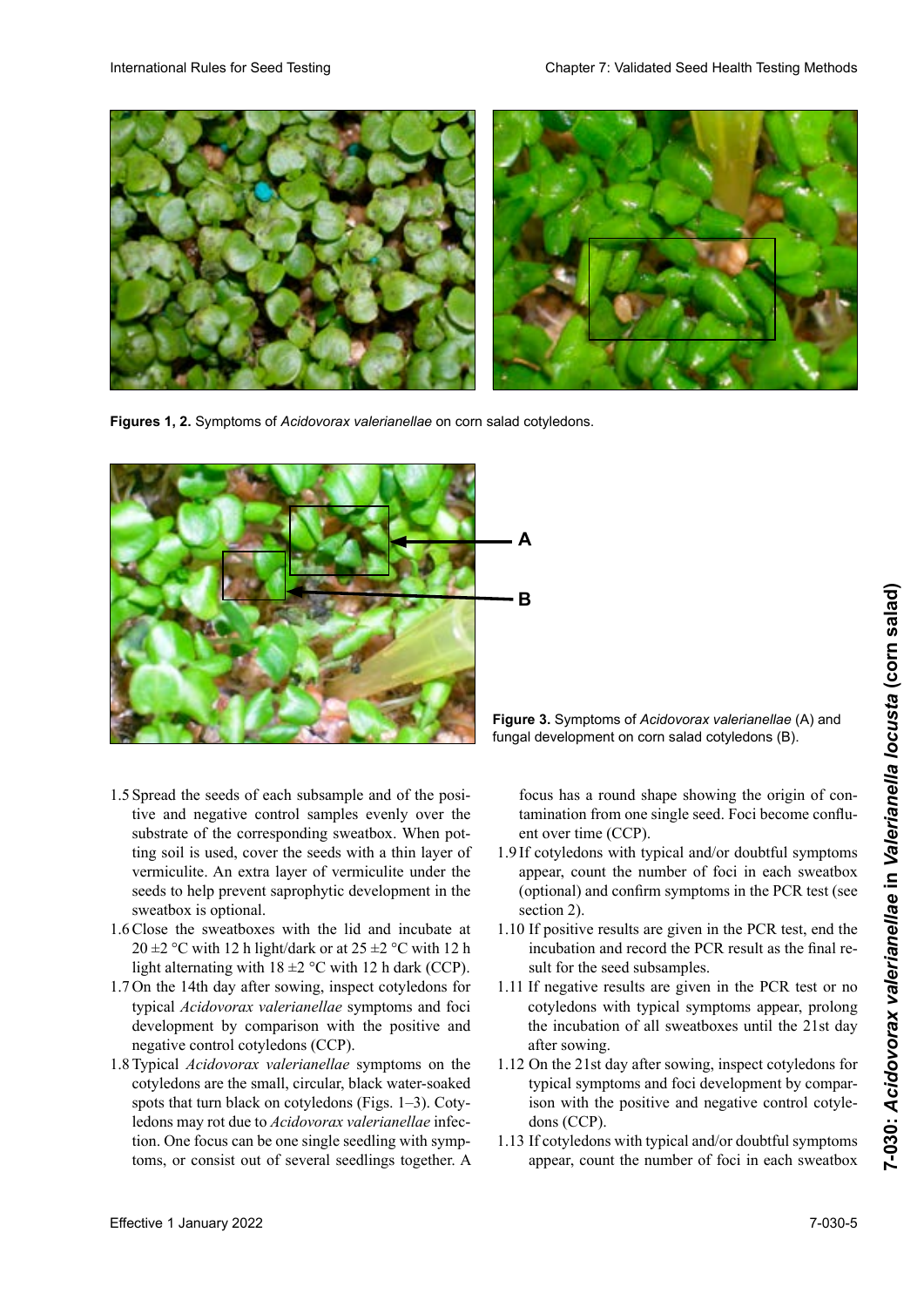

**Figure 4.** Agarose gel showing *Acidovorax valerianellae* amplification products. 1, 2: pure extract and 1/10 dilution for a **Figure 4.** Agarose gel showing *Acidovorax valerianellae* amplification products. 1, 2: pure extract and 1/10 dilution for a<br>positive subsample. 3, 4: pure extract and 1/10 dilution for a negative subsample. 5, 6: pure ex the positive control sample. 7, 8: pure extract and 1/10 dilution for the negative control sample. 9, 10: pure extract and 1/10 dilution for the process control. 11: PCR positive control (DNA of Acidovorax valerianellae strain). 12, 13: PCR negade PCR (ADN de la cepa de *Acidovorax valerianellae*). 12 ,13: control negativo de PCR (agua estéril); sin reacción. 14: *valerianellae*-Isolates). 12, 13: PCR Negativkontrolle (steriles Wasser); keine Reaktion. 14: 100 bp Leiter ). 12,13 : témoin négatif de PCR (eau stérile) ; aucune réaction. 14 : échelle de 100 pb. tive control (sterile water); no reaction. 14: 100 bp ladder.

(optional) and confirm symptoms in the PCR test. (optional) and confirm symptoms in the PCR test.<br>The final result of the seed subsamples will be given by the PCR test result (negative or positive confirmation).

- 1.14 If no cotyledons with symptoms have appeared on the 21st day after sowing, the final result of the seed subsamples will be given by the grow-out test result<br>(negative), as no PCR test confirmation is needed. (negative), as no PCR test confirmation is needed.
- 1.15 If more than 20 % of the corn salad seedling population is damped off due to fungal infection and<br>NO Acidovorar valerianellae symptoms can be NO *Acidovorax valerianellae* symptoms can be observed on the cotyledons, this must be noted and indicated on the test result (CCP). In this case it is recommended to repeat the test with sufficient seeds to compensate for seedling loss with the option of a<br>Thinne tracted substants. to compensate for securing foss what the spitch of a Thiram-treated substrate. From the PCR test the mode of the seale of the seale of the seale of the seale of the seale substantial of the seale substantial  $\frac{1}{2}$  and grid the conformation).<br>
The final result (tagative or positive 2.5 Transfer 1
	- *vallaction of gymentometic*, esto debe for DCD test trado e indicado en el resultado en el resultado de la resultado de mais de la contrado de la contrado de la c<br>Confirmation *vallastian af symptometic astyledone* for DCD toot oncentri of symptomatic coryfedons for 1 CR test 2. Collection of symptomatic cotyledons for PCR test concetion of sym-<br>confirmation
	- En este caso se recomienda repetir el análisis con un  $\frac{1}{10}$  corrections with typical *Actuovorux* valerianellae symptoms from each sweatbox from vaterianetiae symptoms nom each sweatoox nom<br>different foci. Pool cotyledons in a suitable container (e.g. extraction bags from Universal, Art. No. tamer (e.g. extraction bags from Universal, Art. No.<br>430100, BioReba, Switzerland). In case of doubtful symptoms, more than 8 cotyledons can be collected per sweatbox. dem Testergebnis verzeichnet sein (KKP). In diesem  $\frac{F_0}{V_0}$  colyndoms with typical *Actubiorum* 2.1 Collect 1–8 cotyledons with typical Acidovorax<br>valerianellae symptoms from each sweatbox from
	- per sweatbox.<br>2.2 Collect an equal number of symptomatic cotyledons from the positive control sample and place them in separate containers.
	- 2.3 Repeat the collection for the negative control sample 2.3 Repeat the collection for the negative control sample<br>and place the collected symptomless cotyledons in separate containers. Research of the separate containers.
- 2.4 Add 3 ml of 0.85 % sterile saline in each container and grind the cotyledons with a grinder. 2.4 Add 3 ml of 0.85 % sterile saline in each container and grind the cotyledons with a grinder.
- 2.5 Transfer 1 ml of each cotyledon extract in separate Eppendorf tubes.
- 2.6 Transfer 1 ml of 0.85 % sterile saline in a separate Eppendorf tube to use as process control. pendorf tube to use as process control.<br>3. Polymerase chain reaction (PCR)(CCP)<br>3.1 Centrifuge the extracts including the process control
- 3. Polymerase chain reaction (PCR)(CCP)
- for 5 min at 6000–10 000 *g*. Discard the supernatant and re-suspend the pellet with 200 µl of sterile water.<br>Incubate for 5 min at 100  $^{\circ}$ C place on ice for 5 min Incubate for 5 min at 100  $^{\circ}$ C, place on ice for 5 min and make a 10-fold dilution with sterile water in a separate tube. Extracts can be stored at −20 °C until trol del proceso. 3.1 Zentrifugieren der Extrakte einschließlich der Durch-2.6 Transférer 1 ml de solution saline stérile à 0,85 % dans identification.
- 3.2 Use the following *Acidovorax valerianellae* specific primers (J. Heldens, Enza Zaden BV, 2004, pers.  $_{\text{new}}$ ) that will six a graduat of 246 km. primers (c. readems, Engla Zadem B v, 2001, pers.<br>comm.) that will give a product of 346 bp: brenadante y resuspender el pellet con 200 µl de agua 3.1 Centrifuger les extraits y compris le témoin du pro-ZTO57-F: GAT CGT GGG GGA TAA CGG A  $E$ i $O$  $I$ -i. Oni colocar ova integral.<br>Zeocar en ano 100 km en hielo por 100 km. 5 min y hacer una dilución 1:10 con agua estéril en un bei 100 °C, anschließend Inkubation auf Eis für 5 min und Erstellung einer 10**×**-Verdünnung mit sterilem Wasser in einem neuen Gefäß. Die Extrakte können bei ZTO58-R: GTC ATG AGC TCT CTT TAT TAG 21037-1. GAT COT GOG GOATAA COOR<br>
ZTO58-R: GTC ATG AGC TCT CTT TAT TAG<br>
AAA CAG<br>
3.3 Prepare the reaction mixture. Carry out PCR reactions AAA CAG
- $t_{\rm A}$ tubo separados pueden ser almacenados pueden ser almacenados pueden ser almacenados pueden ser almacenados pueden ser almacena ser almacena ser almacena ser almacena ser almacena ser almacena ser almacena ser alma Prepare the reaction inixture.  $C_8$ in 0.2 ml thin walled PCR tubes in a final volume of *Δ* μι (*Δ* μι reaction mixture + 1 μι bacterial suspension). Include a PCR positive control (e.g. DNA of de 346 pb: ZTO58-R: GTC ATG AGC TCT CTT TAT TAG AAA 3.2 Utiliser les amorces spécifiques d' *Acidovorax Acidovorax valerianellae* known strain) and a PCR negative control (sterile water).  $AAUAU$ dixieme avec de l'extraits dans un tube différent. Les peuvent de la peuvent de la peuvent de la peuvent différent de la peuvent de la peuvent de la peuvent de la peuvent de la peuvent de la peuvent de la peuvent de la pe 25 µl (24 µl reaction mixture  $+$  1 µl bacterial suspen-
- 3.4 PCR profile: An initial 2 min incubation at  $94^{\circ}$ C fol-3.4 PCR profile: An initial 2 min incubation at 94 °C followed by 35 cycles of 30 s at 94 °C, 1 min at 63 °C and 1 min at 72 °C. A final 5 min incubation at 72 °C and infinity at  $4^{\circ}$ C.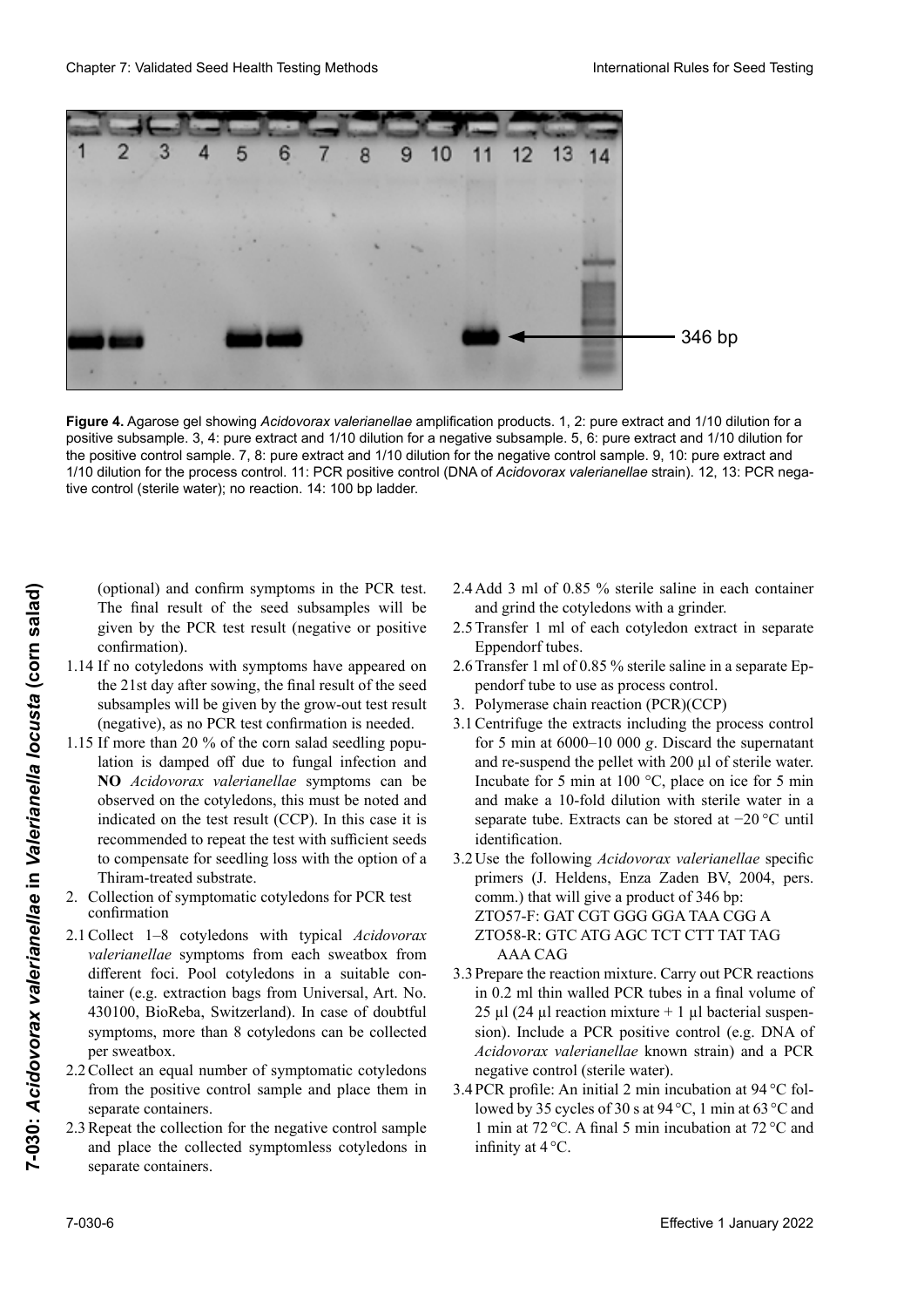- $3.5$  Fractionate 10 µl of the PCR products, the negative process control and sterile water (negative PCR conprocess control and sterile water (negative PCR control) by gel electrophoresis in a 1.5 % agarose gel in  $1 \times$  Tris acetate EDTA (TAE buffer) (CCP). Include a 100 bp ladder. Stain with ethidium bromide in a bath and rinse in water. 100 bp ladder. Stain with ethidium bromide in a bath and rinse in water.
- 3.6 Analyse the amplification products for an *Acidovorax* valerianellae-specific product of 346 bp (Fig. 4). When no bands of 346 bp are visible in the test sam-<br>ples the presence of *Acidovorax valerianellae* cannot ples, the presence of *Acidovorax valerianellae* cannot be confirmed and the test result is regarded as negative, provided that the positive controls show the spe-<br>eife band of 346 ba  $P<sub>1</sub>$ ,  $P<sub>2</sub>$ ,  $P<sub>3</sub>$  marchanolecular (MPM) cific band of 346 bp.  $\frac{1}{2}$  for  $\frac{1}{2}$  for  $\frac{1}{2}$ . 3.6 Analyse der Amplifikationsprodukte von *Acidovorax* du processus et de la diélectrophorès et d'ans de la dièlectrophorès<br>et d'agarose de taille de 1,5 %) dans du Tampon TAE 1,5 % dans un marqueur de taille de 100 pp. Révéler le gel<br>dans un marque un marque un marqueur de ta

#### Conoral mothode to específico de *Acidovorax valerianellae* de 346 pb suchungsproben auftreten, kann die Anwesenheit von die Anwesenheit von die Anwesenheit von die Anwesenheit von<br>Die Anwesenheit von die Anwesenheit von die Anwesenheit von die Anwesenheit von die Anwesenheit von die Anwese **General methods**

**Reporting results:** The result of a seed health test<br>should indicate the scientific name of the pathogen<br>detected and the test method used. When reported on porting results; no result of a seed ficalification should indicate the scientific name of the pathogen detected and the test method used. When reported on an ISTA Certificate, results are entered under 'Other Determinations'.  $r_{\text{R}}$  referminations  $\frac{1}{2}$  considéré considéré considéré considéré considéré considéré conditions de la condition de la condition de la condition de la condition de la condition de la condition de la condition de

in any subsample), the results must be reported as 'not The report must indicate the num detected'. The report must indicate the number of seeds tested. In the case of a negative result (pathogen not detected

In the case of a positive result, the report must indicate the number of positive subsamples out of the to-<br>tal number tested. tal number tested.

# **Quality assurance**

A record should be kept of the date and results of pipette calibration checks.

It is essential that operators have received appropriate<br>ning and use automatic pipettes correctly. training and use automatic pipettes correctly. En el caso de un resultado positivo, el informe debe angegeben werden.

### itical co *<u>Difficult Schlief</u>*  $\bm{\mathsf{Critical}}$  control points (CCP)

- A Finitian should not be used at concentrations  $>$  4 g per kg of seeds (G. Hiddink, pers. comm.) as it will reduce on corn salad seedlings (Step 1.3). the symptom expression of *Acidovorax valerianellae* Thiram should not be used at concentrations  $>4$  g per
- A high relative humidity (>90 %) should be main- $\sum_{i=1}^{\infty}$  estence in the los analytical que los and under the los and under the los and under the los and under the los and under the los and under the los and under the los and under the los and under the los and un  $t$ amentum and sweatboxes unoughout ure methods rance in the sweatboxes infoughout the inclusa-<br>tion process to enable development of *Acidovorax* Ex mgn retailed in the sweatboxes throughout the incuba*valerianellae* symptoms (Step 1.5).
- The light duration can be adapted to light quality of the growth chamber throughout the incubation process, provided that the test is validated by comparison<br>with the cotyledons of the positive control seed samwith the cotyledons of the positive control seed sam $ple$  (Step 1.6). ple (Step 1.6).<br>The cotyledons of the positive control seed sample
- should give typical symptoms and the cotyledons of the negative control sample should give no symptoms<br>in the grow-out test (Steps 1.6 and 1.11) in the grow-out test (Steps 1.6 and 1.11).
- The grow-out test should be carried out by trained operators, as recognition of symptoms requires experience (Steps  $1.7$  and  $1.11$ ) erators, as recognition of symptoms requires experi- $\frac{1}{2}$  and  $\frac{1}{2}$  and  $\frac{1}{2}$  and  $\frac{1}{2}$ .
- Damping-off on corn salad cotyledons caused by fun-Bunping on on comparative corrections caused by rangi<br>gi can mask the *Acidovorax valerianellae* symptoms. If more than 20 % of the corn salad seedling popu-11 inote than 20 % of the corn states seeding population is damped-off due to fungal infection and no  $\mu_{\text{e}}$ <sup>1</sup> El análisis de crecimiento de crecimiento de cabo por per- $\frac{1}{2}$ sonal entrenado ya que el reconocimiento de síntomas de síntomas de síntomas de síntomas de síntomas de síntomas de síntomas de síntomas de síntomas de síntomas de síntomas de síntomas de síntomas de síntomas de on the cotyledons, the test result must be considered invalid. If, however, *Acidovorax valerianellae* symptoms are observed on the cotyledons and confirmed in toms are observed on the cotyledons and confirmed in<br>the PCR, the test result is valid and the seed subsample is infected. (Steps 1.13 and 1.15). durch is damped-on due to fungar infection and no *Acidovorax valerianellae* symptoms can be observed International Rule Instead Court Chapter X: Unit pair of Validated Seed Health Testing Court Chapter 1: The main testing Chapter 1: The main testing Court Chapter 1: The main testing Court Chapter 1: Unit and the seed Cha
	- Positive PCR control (DNA of a known *Acidovorax valerianellae* strain or reference material) should be included in every PCR test (Step 3.3). ple is infected. (Steps 1.13 and 1.15).<br>Positive PCR control (DNA of a known *Acidovorax*<br>valerianellae strain or reference material) should be<br>included in every PCR test (Step 3.3).<br>The preparation of PCR mixture (Step 3.
	- included in every PCR test (Step 3.3).<br>The preparation of PCR mixture (Step 3.3), the amaration of agarose gel for electrophoresis (Step 3.5) should be adapted to available material and equipment of individual laboratories testing for *Acidovorax valerianellae* under the condition that results will be validated by PCR controls.
	- validated by PCR controls.<br>The positive control seed sample should give a positive result in the PCR test and the negative control seed sample should give a negative result in the PCR test (Step 3.6).
	- The positive PCR control (DNA of *Acidovorax valerianellae* known strain or reference material) should give the expected amplification product in the valerianellae known strain or reference material) should give the expected amplification product in the PCR test (Step 3.6).
	- The process control and the negative PCR control  $\frac{1}{\sqrt{2}}$  (sterile water) should give a negative result in the  $\frac{1}{2}$  (sterile water) should give a negative result in the  $DCD$  toot  $(Ston 2.6)$  $\overline{\text{Cov}}$  (see  $\overline{\text{Sov}}$ ). Ergebnis in der PCR-Untersuchung erzielt und die Der Untersuchung die Ergebnis zu die Indiana und die PCR-Untersuchung eine Ergebnis zu die PCR test (Step 3.6).  $\sum_{i=1}^n$ • Le témoin positif de l'échantillon de semences doit donné un résultat positif au test de PCR et le contrôle négatif des échantillons de semences doit donné un résultat négatif au test de PCR.(étape 3.6).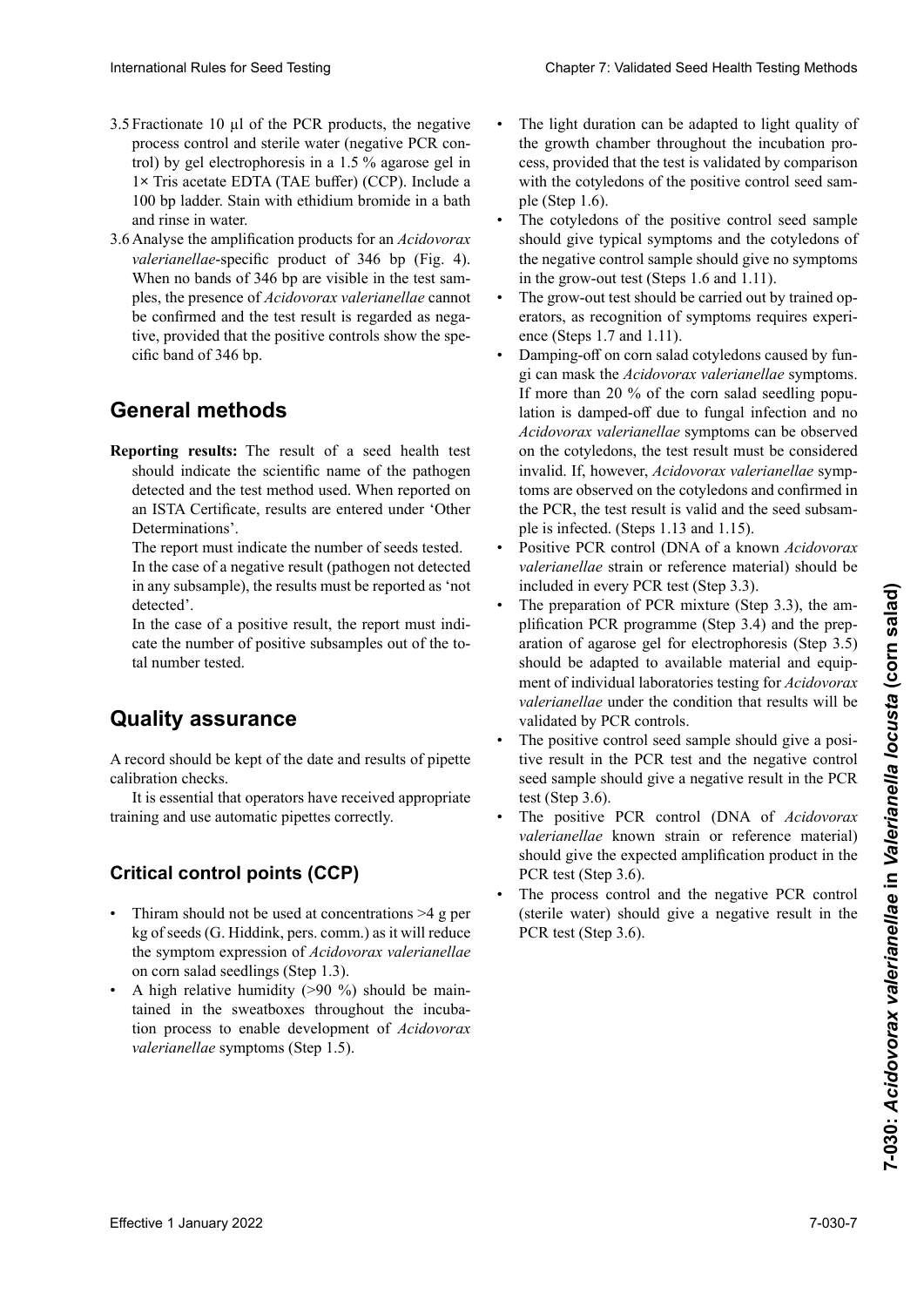# **Medios y soluciones Medien und Lösungen Milieux et solutions Media and solutions**

# $\mathbf{S}$ terile saline

# **Preparación Herstellung Préparation Preparation**

- 1. Weigh out all ingredients into a suitable container.
- 2. Add 1000 ml of distilled/deionised water.
- 2. The 1000 ml of element extensive when
- $\frac{3.6}{4}$  Autoeleve et 121.0C, 15 n s i for 15 min  $4.$  Autoclave at 121 °C, 15 p.o.f. for 15 min.  $\Delta$ utoologo at 121 °C 15 n s i for 15 min  $\frac{1}{4}$ . Autoklave at 121 °C, 15 p.s.i. für 15 min. 4. Autoclave at  $121 \degree C$ , 15 p.s.i. for 15 min.

### **Almacenaje Lagerung Storage**

# **Ejemplo de preparación de la mezcla de Exemple de mélange réactionnel pour Example of reaction mixture preparation reacción para PCR Beispiel für die Herstellung eines PCR for PCR**

| <b>Media and solutions</b><br><b>Sterile saline</b><br>Sodium chloride (NaCl): 8.5 g                                                                                   |                                            | <b>Example for visualisation of PCR</b><br>products<br>Tris acetate EDTA (TAE) buffer 1× |                                                                                                                                                                                                                                                                                                               |                  |                                    |
|------------------------------------------------------------------------------------------------------------------------------------------------------------------------|--------------------------------------------|------------------------------------------------------------------------------------------|---------------------------------------------------------------------------------------------------------------------------------------------------------------------------------------------------------------------------------------------------------------------------------------------------------------|------------------|------------------------------------|
|                                                                                                                                                                        |                                            |                                                                                          |                                                                                                                                                                                                                                                                                                               |                  | Distilled/deionised water: 1000 ml |
|                                                                                                                                                                        |                                            |                                                                                          | Tris acetate EDTA (TAE 50x)                                                                                                                                                                                                                                                                                   | 20 ml            |                                    |
| Preparation                                                                                                                                                            |                                            |                                                                                          | Distilled/deionised water                                                                                                                                                                                                                                                                                     | 1000 ml          |                                    |
| 1. Weigh out all ingredients into a suitable container.                                                                                                                |                                            |                                                                                          | 1.5 % agarose gel for electrophoresis                                                                                                                                                                                                                                                                         |                  |                                    |
| 2. Add 1000 ml of distilled/deionised water.<br>3. Dissolve and dispense into final containers.<br>4. Autoclave at $121 \text{ °C}$ , $15 \text{ p.s.}$ i. for 15 min. |                                            | Compound                                                                                 | 1 agarose gel<br>$(25 \times 15 \text{ cm})$                                                                                                                                                                                                                                                                  | Amount/l         |                                    |
|                                                                                                                                                                        |                                            |                                                                                          | Tris acetate EDTA (TAE 1x)                                                                                                                                                                                                                                                                                    | 300 ml           | 1000 ml                            |
|                                                                                                                                                                        |                                            |                                                                                          | Agarose                                                                                                                                                                                                                                                                                                       | 4.5 <sub>g</sub> | 15.0 <sub>g</sub>                  |
| Provided containers are tightly closed, may be stored for<br>several months before use.                                                                                |                                            |                                                                                          | Preparation<br>1. Make sure that the gel tray is clean and dry before use.                                                                                                                                                                                                                                    |                  |                                    |
| <b>Example of reaction mixture preparation</b><br>for PCR<br>Volume in 25 µl<br>Compound<br>Final<br>concentration<br>$(\mu I)$                                        |                                            |                                                                                          | Use the gel caster. Place the gel comb(s) in position in<br>the gel tray.<br>2. Weigh the desired amount of agarose and place in an<br>Erlenmeyer flask with a measured amount of electro-<br>phoresis buffer, e.g. for a 300 ml gel add 4.5 g of aga-<br>rose and 300 ml of 1× TAE buffer to a 500 ml flask. |                  |                                    |
| Sterile Milli Q                                                                                                                                                        |                                            | 19.8                                                                                     |                                                                                                                                                                                                                                                                                                               |                  |                                    |
| *Taq Buffer 10x                                                                                                                                                        | 1x                                         | 2.5                                                                                      | The larger flask ensures the agarose will not boil over.                                                                                                                                                                                                                                                      |                  |                                    |
| dNTP (20 mM total,<br>5 mM each)                                                                                                                                       | 0.1 mM each                                | 0.5                                                                                      | 3. Dissolve the agarose in a microwave oven. All the<br>grains of agarose should be dissolved and the solution<br>clear.                                                                                                                                                                                      |                  |                                    |
| ZTO57-F (20 pmol/µl)<br>ZTO58-R (20 pmol/µl)                                                                                                                           | $0.4$ pmol/ $\mu$ l<br>$0.4$ pmol/ $\mu$ l | 0.5<br>0.5                                                                               | 4. Allow the medium to cool down to approx. $60^{\circ}$ C.<br>5. After the gel is completely set carefully remove the                                                                                                                                                                                        |                  |                                    |
| Taq polymerase (5U/µl)                                                                                                                                                 | $0.05$ U/µl                                | 0.2                                                                                      |                                                                                                                                                                                                                                                                                                               |                  |                                    |
| <b>DNA</b>                                                                                                                                                             |                                            | 1.0                                                                                      | gel comb(s).                                                                                                                                                                                                                                                                                                  |                  |                                    |
| * 10x concentrated PCR reaction buffer (with Mg+), contain-<br>ing 10 mM Tris HCl, 15 mM MgCl, and 500 mM KCl                                                          |                                            |                                                                                          | 6. Remove the gels and place them in the electrophoresis<br>unit.<br>7. The same electrophoresis buffer used in the gel must<br>also be used for the running buffer.                                                                                                                                          |                  |                                    |
|                                                                                                                                                                        |                                            |                                                                                          | Note: the amount of 1.5 % agarose gel for electrophore-<br>sis to be prepared depends on the available electrophore-<br>sis apparatus of a laboratory.                                                                                                                                                        |                  |                                    |
|                                                                                                                                                                        |                                            |                                                                                          |                                                                                                                                                                                                                                                                                                               |                  |                                    |
|                                                                                                                                                                        |                                            |                                                                                          |                                                                                                                                                                                                                                                                                                               |                  |                                    |

# **Example for visualisation of PCR de PCR PCR-Produkte products**

## **Tris acetate EDTA (TAE) buffer 1×**

| Compound                    | Amount/l         |
|-----------------------------|------------------|
| Tris acetate EDTA (TAE 50x) | $20 \mathrm{ml}$ |
| Distilled/deionised water   | 1000 ml          |

# **Gel de agarosa 1,5 % para electroforesis 1,5 % Agarose-Gel für die Elektrophorese Préparation du gel d'agarose pour 1.5 % agarose gel for electrophoresis**

| Compound                          | 1 agarose gel<br>$(25 \times 15 \text{ cm})$ | Amount/l          |
|-----------------------------------|----------------------------------------------|-------------------|
| Tris acetate EDTA (TAE 1x) 300 ml |                                              | 1000 ml           |
| Agarose                           | 4.5 g                                        | 15.0 <sub>q</sub> |
|                                   |                                              |                   |

### **Preparation**

- **Preparación Herstellung** Use the gel caster. Place the gel comb(s) in position in  $\ell$  in the gel tray. the gel tray. 1. Make sure that the gel tray is clean and dry before use. the gel tray.
- Weigh the desired amount of agarose and place in the gel tray.<br>2. Weigh the desired amount of agarose and place in an<br>Erlenmeyer flask with a measured amount of electrophoresis buffer, e.g. for a 300 ml gel add 4.5 g of agarose and 300 ml of 1**×** TAE buffer to a 500 ml flask. The larger flask ensures the agarose will not boil over. 2. Weigh the desired amount of agarose and place in an
- Dissolve the agarose in a microwave oven. All the 3. Dissolve the agarose in a microwave oven. All the grains of agarose should be dissolved and the solution clear. volumen permite evitar que la agarosa se derrame al agarosa se derrame al agarosa se derrame al agarosa se de dem Schutz vor Überkochen der Agarose. Der Agarose. Der Agarose. Der Agarose. Der Agarose. Der Agarose. Der Agarose. Der Agarose. Der Agarose. Der Agarose. Der Agarose. Der Agarose. Der Agarose. Der Agarose. Der Agarose. D
- 
- 4. Allow the medium to cool down to approx. 60 °C.<br>5. After the gel is completely set carefully remove the gel comb(s). 5. After the gel is completely set carefully remove the  $gel comb(s)$ .
- 6. Remove the gels and place them in the electrophoresis  $\frac{1}{4}$  enfr $\frac{1}{4}$ . Permitir que la solución se enfr $\frac{1}{4}$ 5. Nachdem das Gel vollständig ausgekühlt und erstarrt  $\frac{1}{2}$ unit.
- 7. The same electrophoresis buffer used in the gel must also be used for the running buffer. Gel mit Gelträger in die Elektrophoresekammer